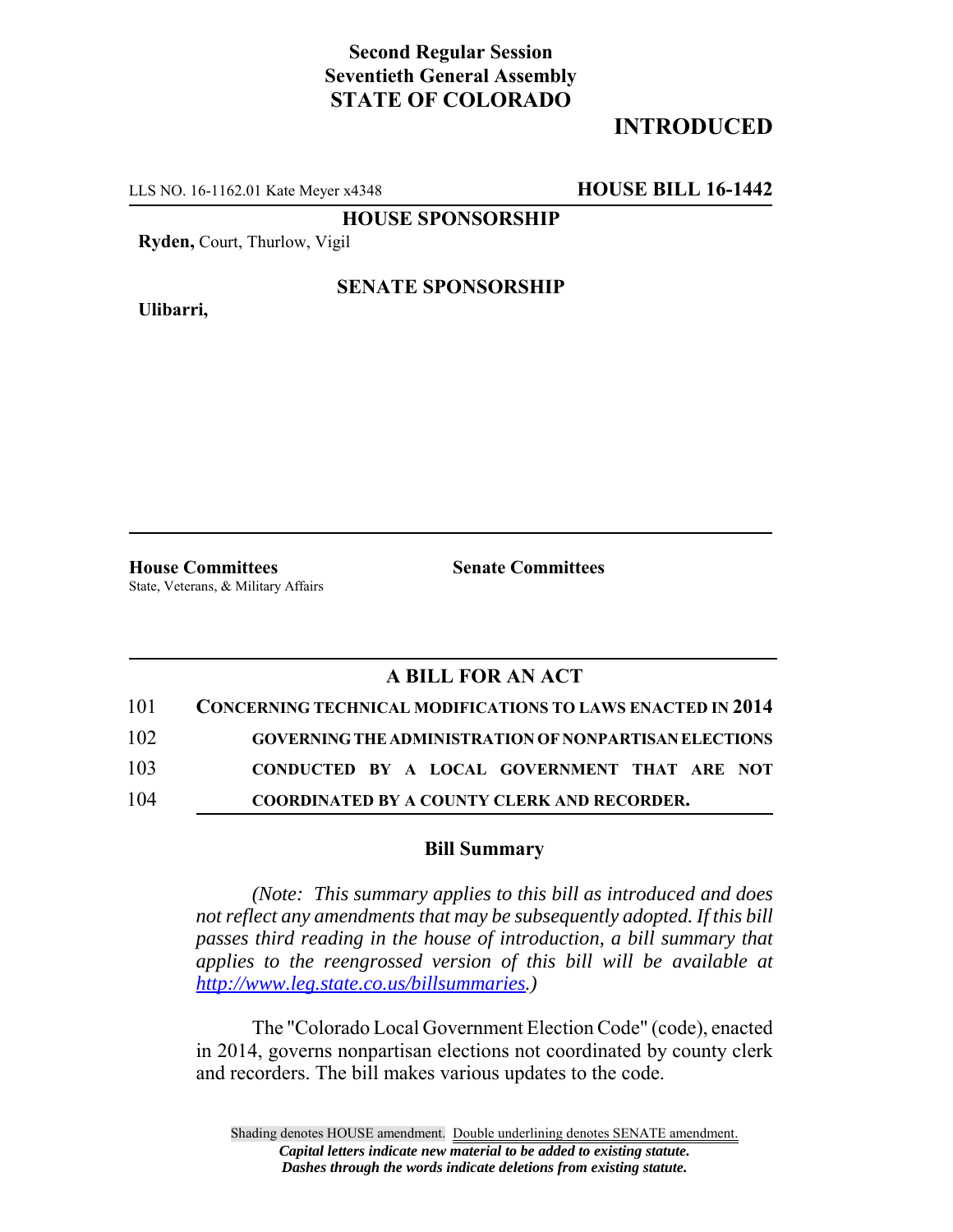**Section 1** of the bill defines the term "affidavit".

**Section 2** clarifies that the date upon which a special district director's term of office commences is calculated based on the date that election results are certified, rather than a date following the survey of returns.

With regard to submission of self-nomination and acceptance forms or letters, **section 3** requires an amended form or letter to be submitted until the normal close of business on the 67th day prior to an election.

**Sections 4 and 7** prohibit a candidate or a member of a candidate's immediate family from serving as an election judge or watcher, respectively. Section 4 also reorganizes existing law for clarification.

Current law requires a designated election official to give notice of a court-ordered special district election. **Section 5** directs a designated election official to also take any other action a court may order in such circumstances.

**Section 6** sets forth the circumstances under which a designated election official may recertify a previously certified ballot.

Ballots for elections conducted under the code must feature both a stub and a duplicate stub. **Section 8** removes the requirement for ballots to contain a duplicate stub for elections conducted as independent mail ballot elections under the code.

With regard to applications for absentee voter ballots, **section 9**:

- ! Changes the day of the week, from the Friday before a local government election to the Tuesday before such an election, by which applications for such ballots must be filed; and
- ! Requires identification return envelopes to contain a nonforwarding instruction.

**Section 10** provides that the secretary of the local government processes applications for permanent absentee voter status when there is no presently appointed designated election official.

**Section 11** aligns terminology with respect to entities that may conduct an independent mail ballot election under the code.

**Section 12** clarifies that a designated election official must send a mail ballot to each covered elector, as that term is defined by the "Uniform Military and Overseas Voter Act", residing within the boundaries of a local government.

**Section 13** removes the requirement that a mail ballot return envelope have a flap covering the elector's signature.

**Section 14** makes a grammatical correction.

**Section 15** relocates provisions requiring that a copy of any certificate of election be filed with the division of local affairs in the department of local government.

Regarding contests of elections conducted under the code: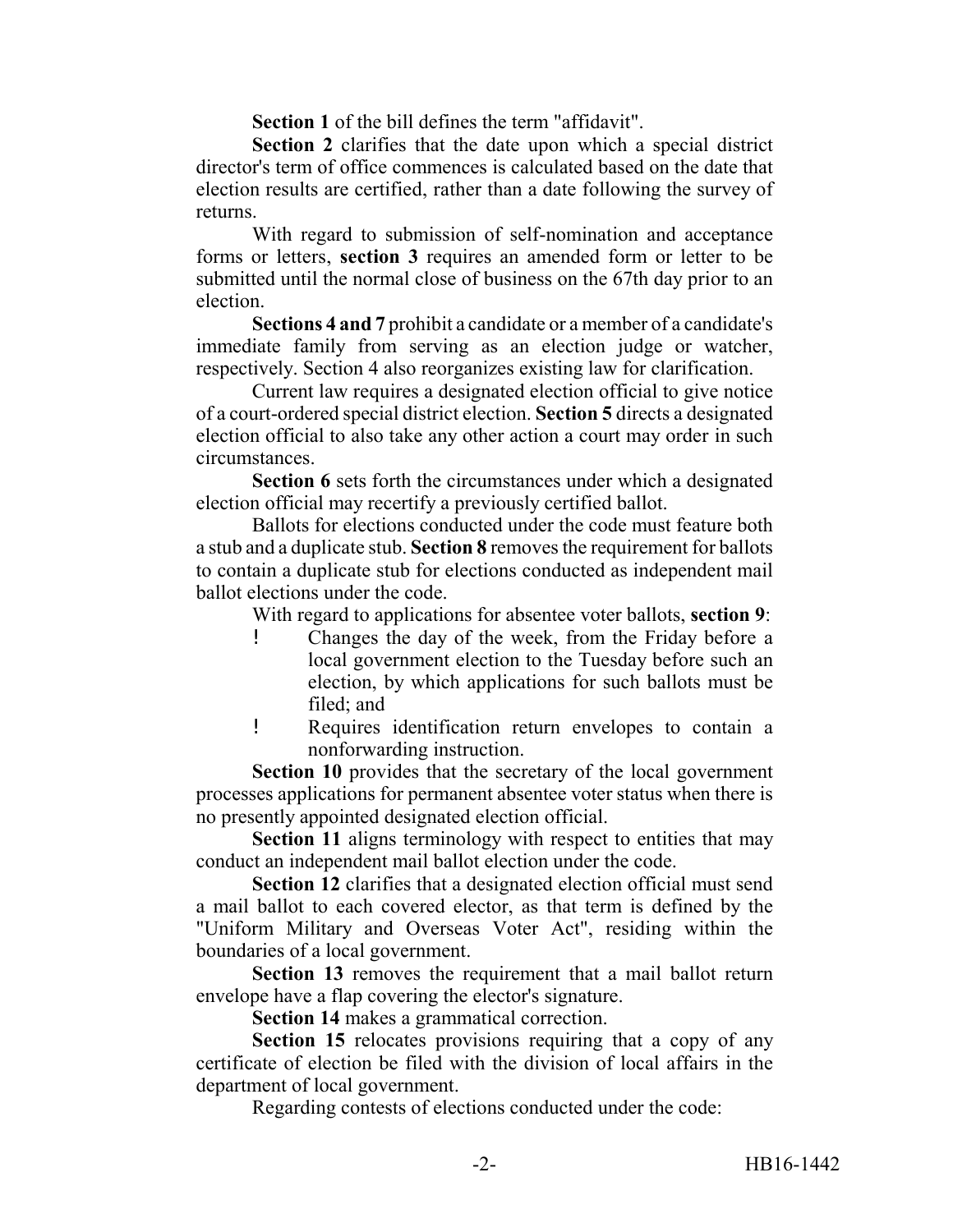- ! Currently, a statement of intent to contest an election may be verified by affidavit executed by either the contestor or any eligible elector of the local government that conducted the election. **Section 16** removes the latter so that the contestor himself or herself must execute the verifying documentation.
- ! **Section 17** requires a contestor's statement, or a contestee's answer, to list the persons, rather than the number of persons, whose votes caused the contest.

Currently, the laws governing recall of municipal officers apply to recall of special district directors. **Section 18** clarifies that provision.

 *Be it enacted by the General Assembly of the State of Colorado:* **SECTION 1.** In Colorado Revised Statutes, 1-13.5-103, **add** (1.5) as follows: **1-13.5-103. Definitions.** As used in this article, unless the context otherwise requires: (1.5) "AFFIDAVIT" MEANS A SWORN STATEMENT IN WRITING, INCLUDING A SELF-AFFIRMATION. **SECTION 2.** In Colorado Revised Statutes, 1-13.5-112, **amend**  $9 \quad (1)$  (a) as follows: **1-13.5-112. Commencement of terms - nonpartisan officers.** (1) Unless otherwise provided by law, the regular term of office of a nonpartisan officer elected at a regular election commences the earlier of the following: 14 (a) No later than thirty days following the survey of returns AFTER THE DATE THAT THE ELECTION RESULTS ARE CERTIFIED PURSUANT TO SECTION 1-13.5-1305 and upon the signing of an oath and posting of a bond, where required; or **SECTION 3.** In Colorado Revised Statutes, 1-13.5-303, **amend**  $(5)$  as follows: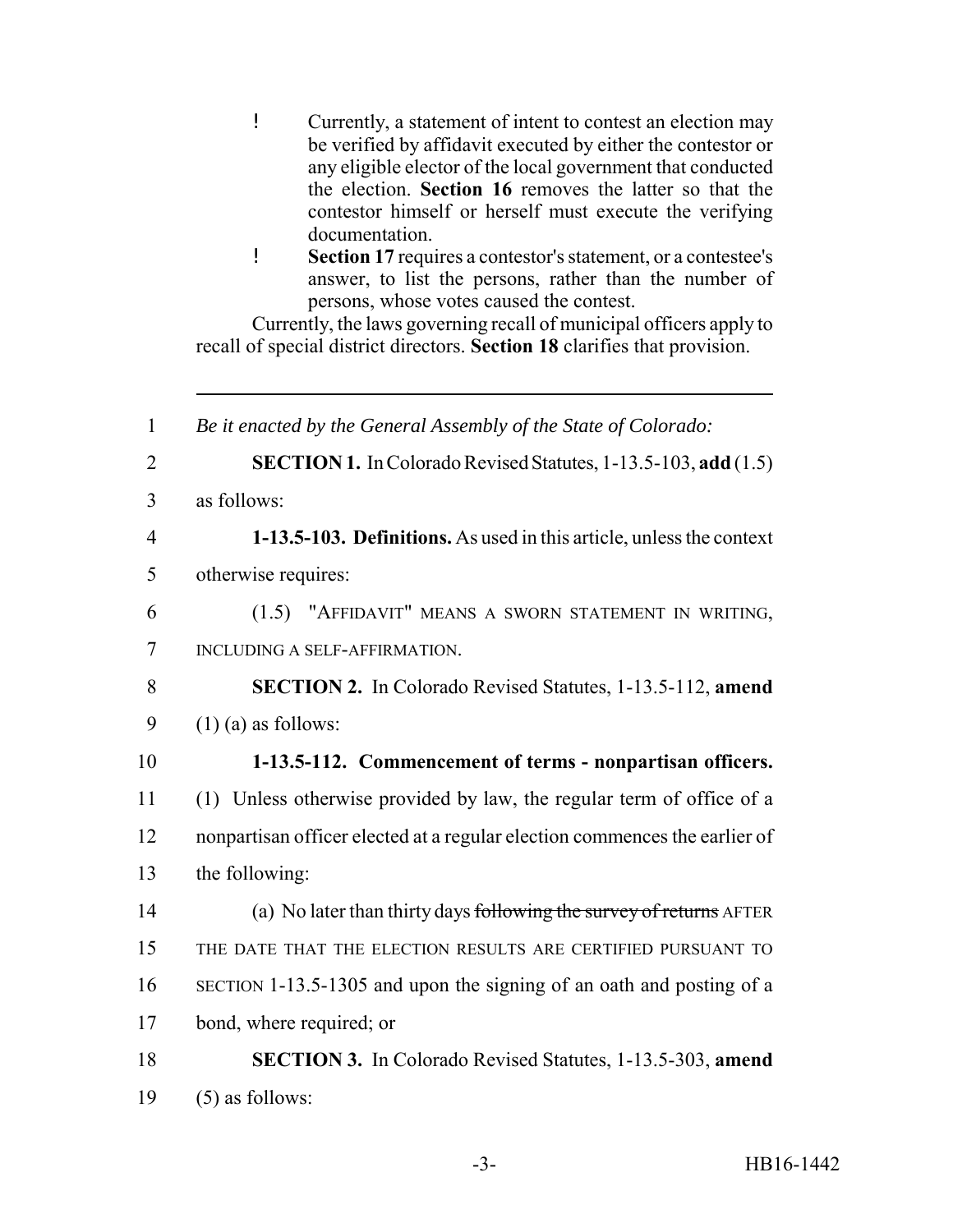**1-13.5-303. Candidates for special district or business improvement district director - self-nomination and acceptance form.** (5) The self-nomination and acceptance form or letter must be verified and processed substantially as provided in section 1-4-908, a protest on 5 such a form or letter shall MUST be determined substantially as provided 6 in sections 1-4-909 and 1-4-911, and cure of such a form or letter shall MUST be allowed substantially as provided for in section 1-4-912; EXCEPT THAT AN AMENDED SELF-NOMINATION AND ACCEPTANCE FORM OR LETTER MAY BE ACCEPTED BY THE DESIGNATED ELECTION OFFICIAL UNTIL THE 10 NORMAL CLOSE OF BUSINESS ON THE SIXTY-SEVENTH DAY BEFORE AN ELECTION. **SECTION 4.** In Colorado Revised Statutes, 1-13.5-401, **amend**

13  $(1)$  as follows:

 **1-13.5-401. Appointment of election judges.** (1) (a) Except as provided in subsection (2) of this section, at least fifteen days before each 16 local government election, the governing body shall appoint the election judges.

 (b) Each election judge must be registered to vote in Colorado and 19 at least eighteen years of age. Election judges shall MUST be appointed 20 pursuant to this article without regard to party affiliation. NEITHER A CURRENT CANDIDATE FOR DIRECTOR NOR ANY IMMEDIATE FAMILY MEMBER, TO THE SECOND DEGREE, OF SUCH CANDIDATE IS ELIGIBLE TO SERVE AS AN ELECTION JUDGE.

 (c) The designated election official shall make and file in his or her office a list of all individuals so appointed, giving their names and addresses. The list is a public record and is subject to inspection and examination during office hours by any elector of the local government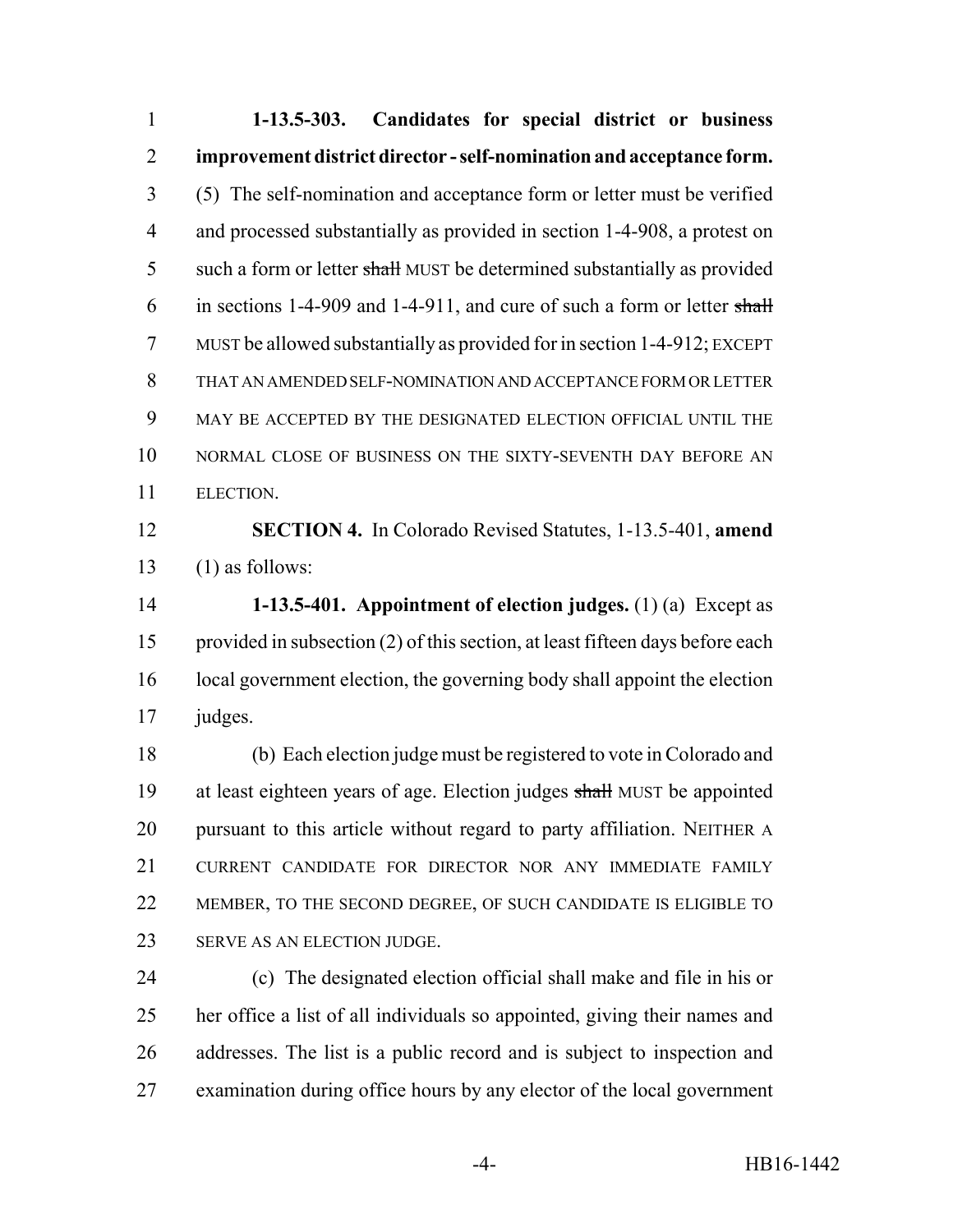with the right to make copies thereof.

 **SECTION 5.** In Colorado Revised Statutes, 1-13.5-510, **amend**  $3 \quad (1)$  as follows:

 **1-13.5-510. Court-ordered elections.** (1) When an election is ordered by the court for a special district, the court shall authorize the designated election official to give notice, AND TAKE SUCH OTHER ACTIONS, as provided in the order.

 **SECTION 6.** In Colorado Revised Statutes, **amend** 1-13.5-511 as follows:

 **1-13.5-511. Certification of ballot.** (1) No later than sixty days before any election, the designated election official of each local government that intends to conduct an election shall certify the order of the ballot and ballot content. The order of the ballot and ballot content must include the name and office of each candidate for whom a petition or self-nomination form or letter has been filed with the designated election official and any ballot issues or ballot questions to be submitted to the eligible electors.

 (2) AFTER A DESIGNATED ELECTION OFFICIAL HAS CERTIFIED THE ORDER OF THE BALLOT AND BALLOT CONTENT IN ACCORDANCE WITH 20 SUBSECTION (1) OF THIS SECTION, THE DESIGNATED ELECTION OFFICIAL 21 MAY RECERTIFY THE BALLOT IF:

 (a) A CANDIDATE WITHDRAWS FROM A RACE, AND THE WITHDRAWAL WOULD NOT CHANGE THE ORDER THAT THE CANDIDATE NAMES APPEAR ON THE BALLOT AS PREVIOUSLY DETERMINED BY THE LOT DRAWING; OR

 (b) THERE ARE TECHNICAL REVISIONS TO A BALLOT ISSUE OR 27 BALLOT QUESTION PRIOR TO THE BALLOTS BEING PRINTED.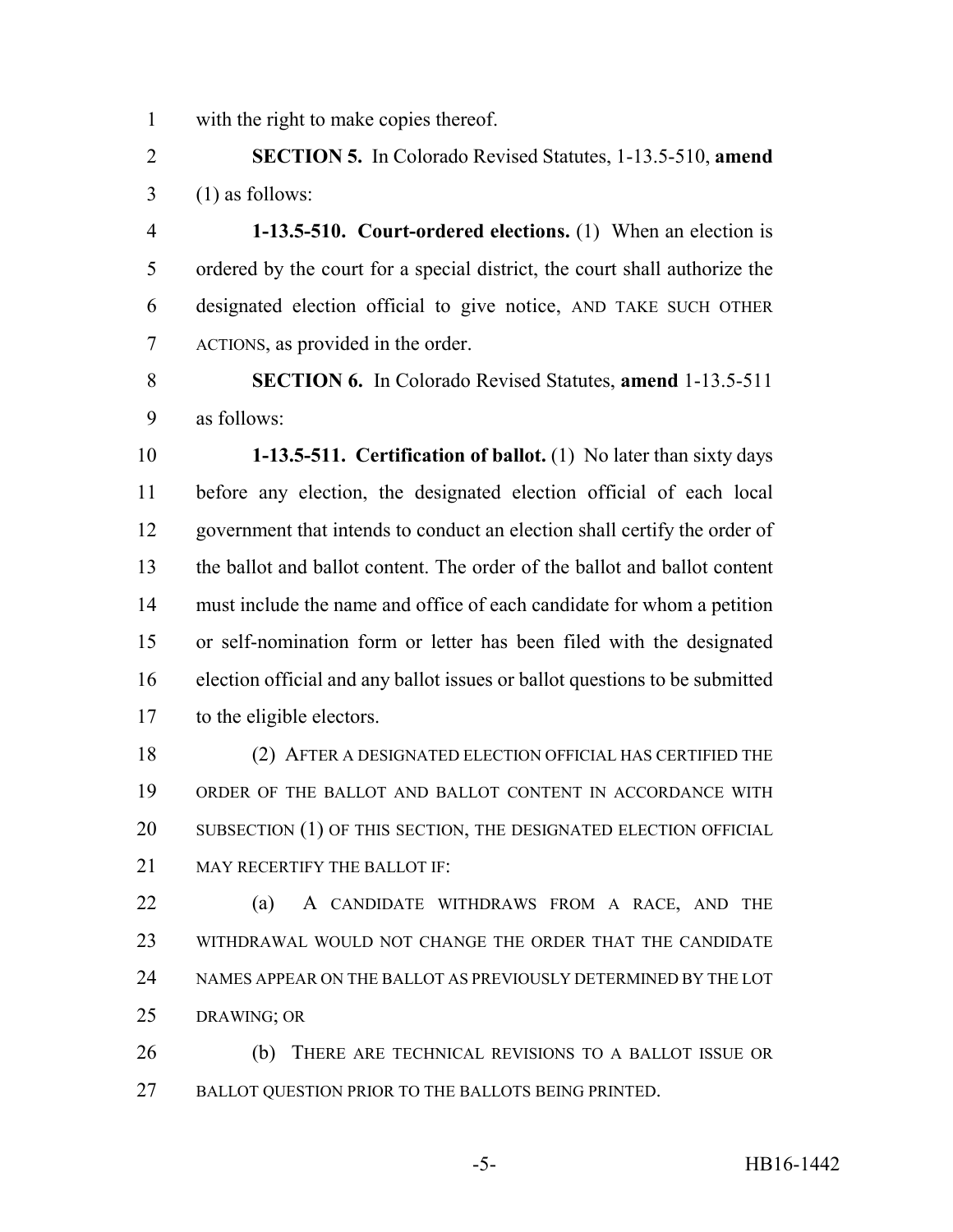**SECTION 7.** In Colorado Revised Statutes, 1-13.5-602, **amend** 2 (1) (a) (I) as follows:

 **1-13.5-602. Watchers - definition.** (1) (a) (I) Each candidate for office, or interested party in case of a ballot issue or ballot question, at a local government election is entitled to appoint an eligible elector to act on his or her behalf in every polling place in which he or she is a candidate or in which the issue or question is on the ballot; EXCEPT THAT NEITHER A CURRENT CANDIDATE FOR DIRECTOR NOR ANY IMMEDIATE FAMILY MEMBER, TO THE SECOND DEGREE, OF SUCH CANDIDATE IS ELIGIBLE TO SERVE AS A WATCHER FOR THAT CANDIDATE.

 **SECTION 8.** In Colorado Revised Statutes, 1-13.5-902, **amend** (8) as follows:

### **1-13.5-902. Ballots and sample ballots - delivery - format.**

 (8) (a) The extreme top part of each ballot must be divided by two perforated or dotted lines into two spaces, each of which must be not less 16 than one inch in width, the top portion being known as the stub and the next portion as the duplicate stub. Upon each of said stubs nothing is to be printed except the number of the ballot, and the same number must be 19 printed on both stubs. Stubs and duplicate stubs of ballots must both be numbered consecutively. There must be printed on the stub of an absentee ballot "Absentee Ballot Number [...]", and such stubs must be numbered consecutively beginning with number one. All ballots must be uniform and of sufficient length and width to allow for the names of candidates and the proposed questions to be printed in clear, plain type with a space of at least one-half inch between the different columns on said ballot. On each ballot must be printed the endorsement "official ballot for . . .", and after the word "for" must follow the designation of the local government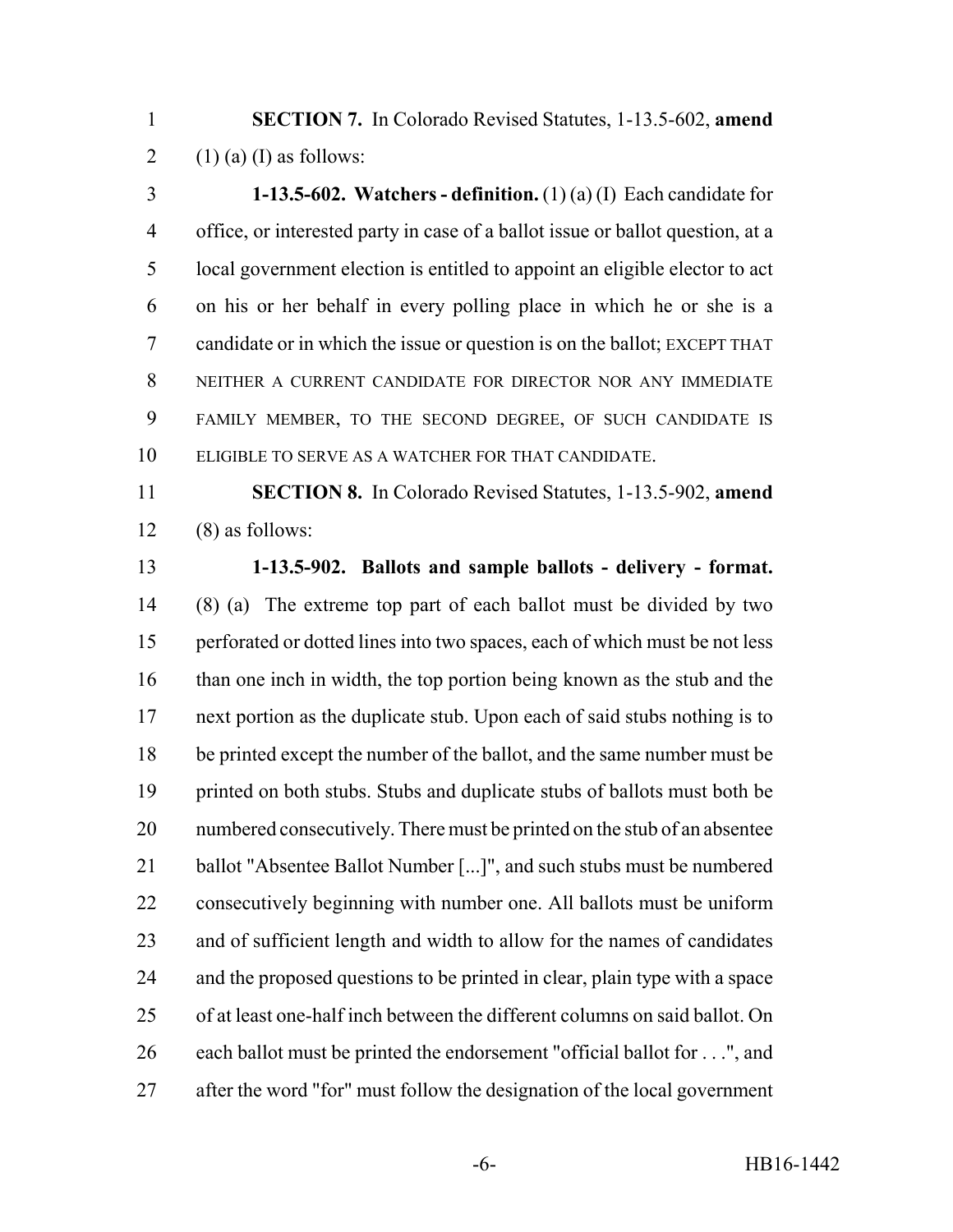for which the ballot is prepared, the date of the election, and a facsimile of the signature of the designated election official. The ballot shall NOT 3 contain no ANY caption or other endorsement or number. Each designated election official shall use precisely the same quality and tint of paper, the same kind of type, and the same quality and tint of plain black ink for all ballots furnished by the designated election official at one election.

 (b) A DUPLICATE STUB IS NOT REQUIRED FOR A BALLOT THAT IS PREPARED FOR AN INDEPENDENT MAIL BALLOT ELECTION PURSUANT TO PART 11 OF THIS ARTICLE.

 **SECTION 9.** In Colorado Revised Statutes, 1-13.5-1002, **amend** 11 (1) (b) and (2) (b) as follows:

 **1-13.5-1002. Application for absentee voter's ballot - delivery - list.** (1) (b) The application must be filed with the designated election 14 official not later than the close of business on the Friday TUESDAY immediately preceding the next local government election in which the absentee voter wishes to vote by absentee voter's ballot.

 (2) (b) If the person is found to be so entitled, the designated election official shall deliver, as soon as practicable but not more than seventy-two hours after the blank ballots have been received, an official absentee voter's ballot, an identification return envelope with the affidavit or the envelope properly filled in as to address of residence as shown by 22 the records of the county clerk and recorder, and an instruction card. The IDENTIFICATION RETURN ENVELOPE MUST STATE "DO NOT FORWARD. ADDRESS CORRECTION REQUESTED." OR ANY OTHER SIMILAR STATEMENT THAT IS IN ACCORDANCE WITH UNITED STATES POSTAL SERVICE REGULATIONS. The delivery must be made to the applicant either personally in the designated election official's office or by mail to the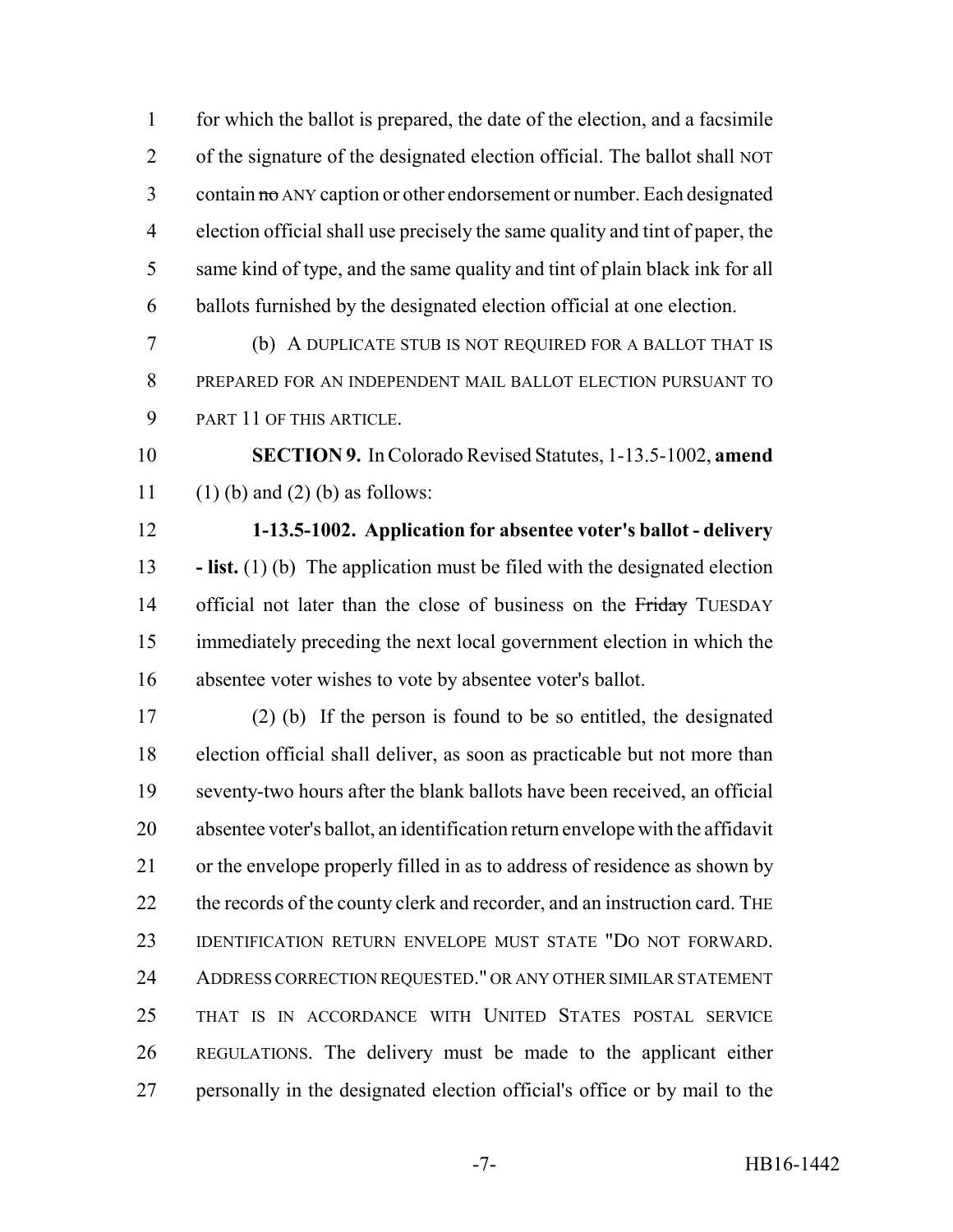mailing address given in the application an official absentee voter's ballot. **SECTION 10.** In Colorado Revised Statutes, 1-13.5-1003, **add**  $3 \qquad (3)$  as follows:

 **1-13.5-1003. Application for permanent absentee voter status.** (3) IF THERE IS NO DESIGNATED ELECTION OFFICIAL PRESENTLY APPOINTED IN THE LOCAL GOVERNMENT, THE SECRETARY OF THE LOCAL GOVERNMENT SHALL PROCESS THE APPLICATION FOR PERMANENT ABSENTEE STATUS IN ACCORDANCE WITH SUBSECTIONS (1) AND (2) OF THIS SECTION.

 **SECTION 11.** In Colorado Revised Statutes, 1-13.5-1102, **amend** (1) as follows:

 **1-13.5-1102. Definitions.** As used in this part 11, unless the context otherwise requires:

 (1) "Independent mail ballot election" means a mail ballot election 15 that the governing body of a political subdivision, other than a school 16 district, LOCAL GOVERNMENT determines shall WILL not be coordinated by the county clerk and recorder.

 **SECTION 12.** In Colorado Revised Statutes, 1-13.5-1103, **amend** (4) as follows:

 **1-13.5-1103. Independent mail ballot elections - optional - cooperation with county clerk and recorder permitted - exception.** (4) Notwithstanding any provision of this article to the contrary, the designated election official of a local government shall mail a ballot to every eligible elector of the local government WHO RESIDES WITHIN THE BOUNDARIES OF THE LOCAL GOVERNMENT AND who is a covered voter, as 26 that term is defined in section 1-8.3-102, for any election conducted under this article.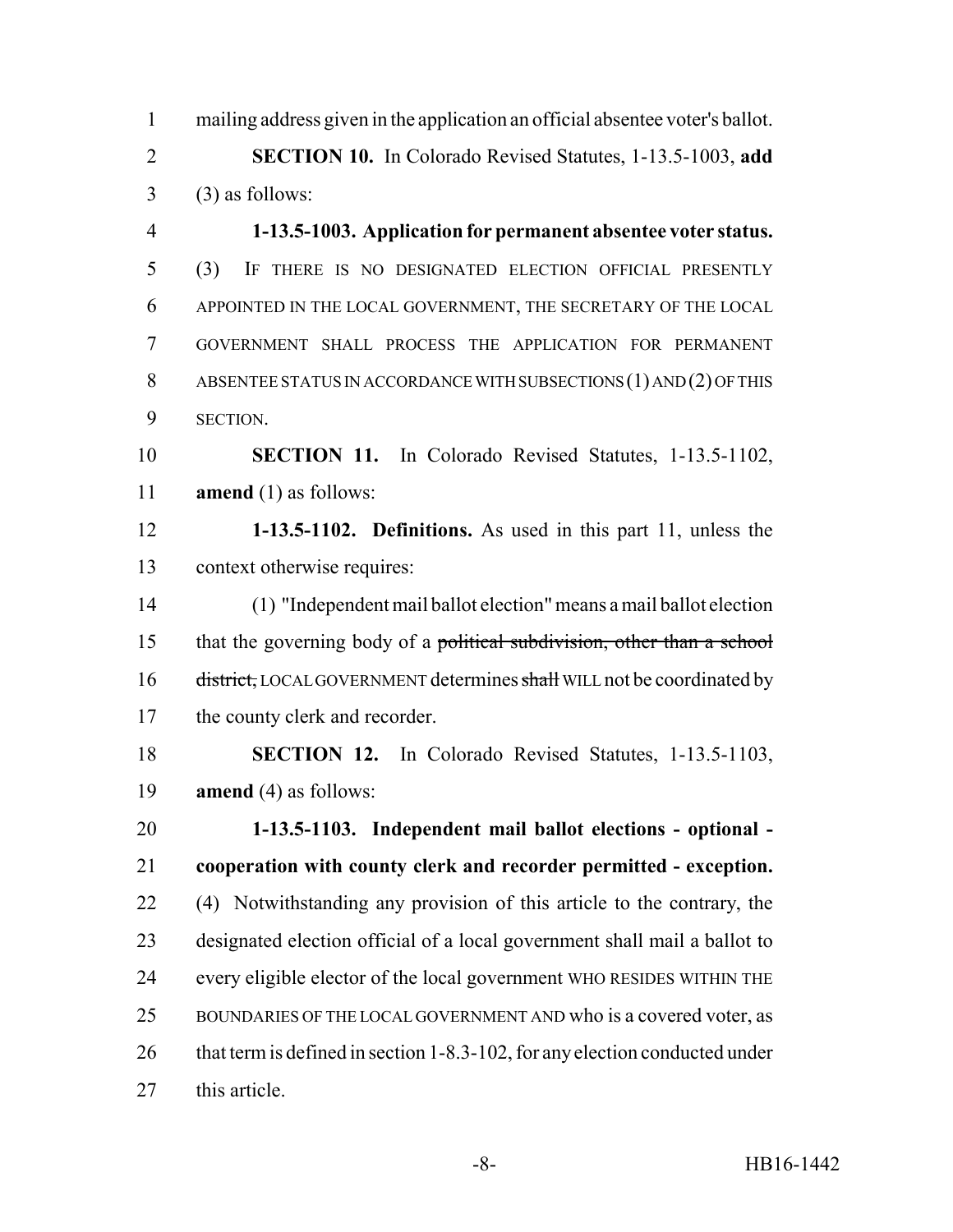**SECTION 13.** In Colorado Revised Statutes, 1-13.5-1105, **repeal** 2 (4) (c) (III) as follows:

 **1-13.5-1105. Procedures for conducting independent mail** 4 **ballot election.** (4) (c) (III) The return envelope is required to have a flap covering the signature.

 **SECTION 14.** In Colorado Revised Statutes, 1-13.5-1106, **amend** (1) as follows:

 **1-13.5-1106. Delivery of misdelivered ballots.** (1) If an elector delivers a ballot, mail ballot, or absentee voter's ballot to the designated election official, polling place, OR election judge of another local government, or to the county clerk and recorder, the recipient may accept the ballot and, if accepted, must arrange for its delivery to the proper 13 person by 7 p.m. on election day. The reasonable cost of such delivery must be paid by the local government conducting the election in which the voter intended to cast the ballot.

 **SECTION 15.** In Colorado Revised Statutes, **amend** 1-13.5-1305 as follows:

 **1-13.5-1305. Statement - certificates of election.** (1) No later than the fourteenth day following the election, the canvass board shall make statements from the official abstract of votes that show the names of the candidates, any ballot issue or ballot question, and the number of votes given to each. The canvass board shall certify the statement to be correct and subscribe their names thereto. The canvass board shall then determine which persons have been duly elected by the highest number of votes and shall endorse and subscribe on such statements a certificate 26 of their determination. THE DESIGNATED ELECTION OFFICIAL SHALL ALSO FILE A COPY OF THE CERTIFICATE WITH THE DIVISION OF LOCAL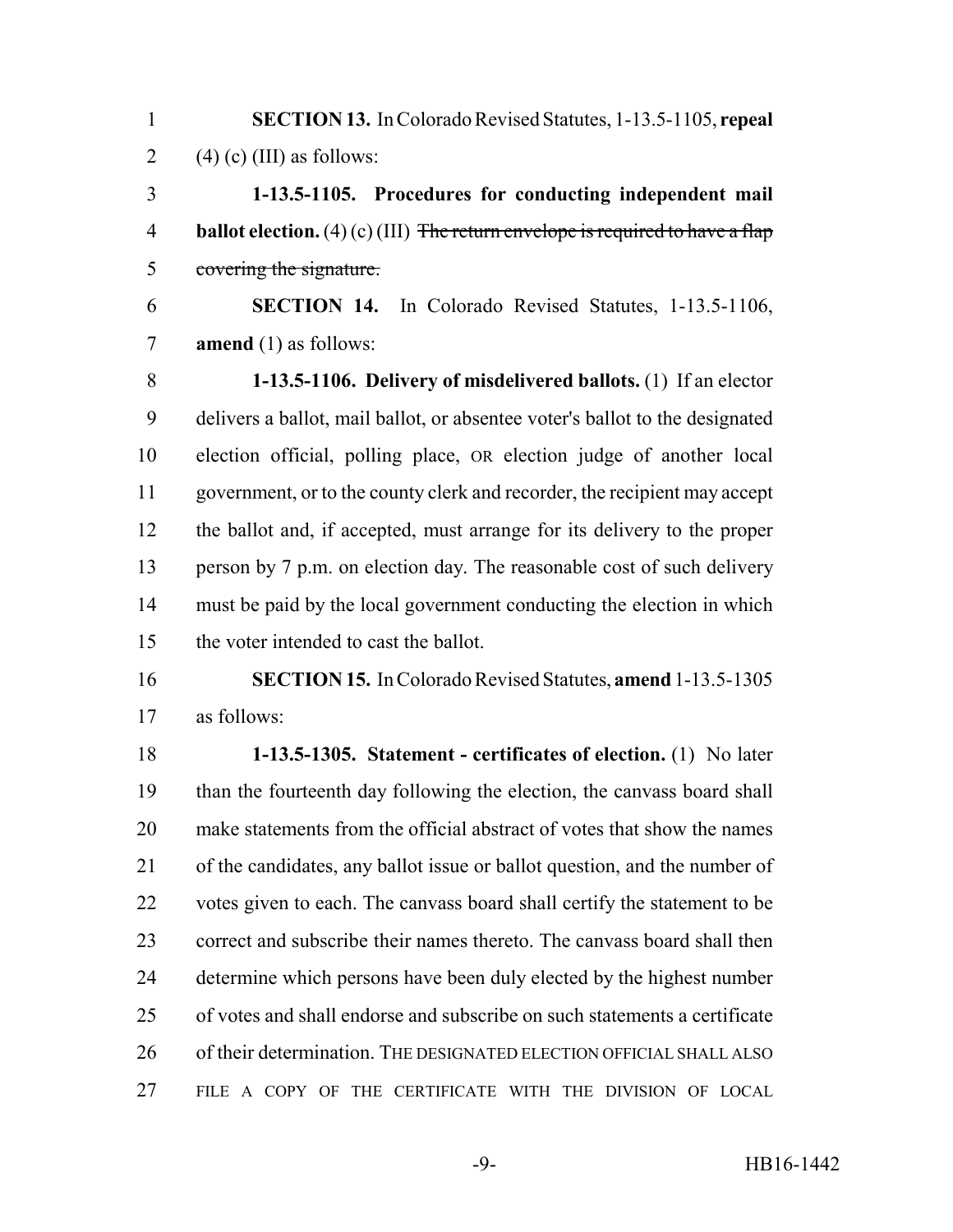GOVERNMENT IN THE DEPARTMENT OF LOCAL AFFAIRS.

 (2) The designated election official shall make and transmit to each of the persons thereby declared to be elected a certificate of the 4 person's election. The designated election official shall also file a copy in the office of the division of local government in the department of local affairs.

 **SECTION 16.** In Colorado Revised Statutes, **amend** 1-13.5-1403 as follows:

 **1-13.5-1403. Filing statement - contents.** The contestor shall file in the office of the clerk of the district court, within ten days after the expiration of the period within which a recount may be requested pursuant to section 1-13.5-1306, or within ten days after the conclusion of a recount conducted pursuant to section 1-13.5-1306, whichever is later, a written statement of the contestor's intention to contest the election and setting forth the name of the contestor, that the contestor is an eligible elector of the local government, the name of the contestee, the office contested, the time of election, and the particular causes of the contest. The statement must be verified by the affidavit of the contestor 19 or any eligible elector of the local government that the causes set forth in the statement are true to the best of the affiant's knowledge and belief.

 **SECTION 17.** In Colorado Revised Statutes, 1-13.5-1404, **amend** (3) as follows:

 **1-13.5-1404. Summons - answer.** (3) If the reception of illegal votes or the rejection of legal votes is alleged as the cause of the contest, 25 a list of the number of persons who so voted or offered to vote must be 26 set forth in the statement of the contestor and must be likewise set forth in the answer of the contestee if any such cause is alleged in his or her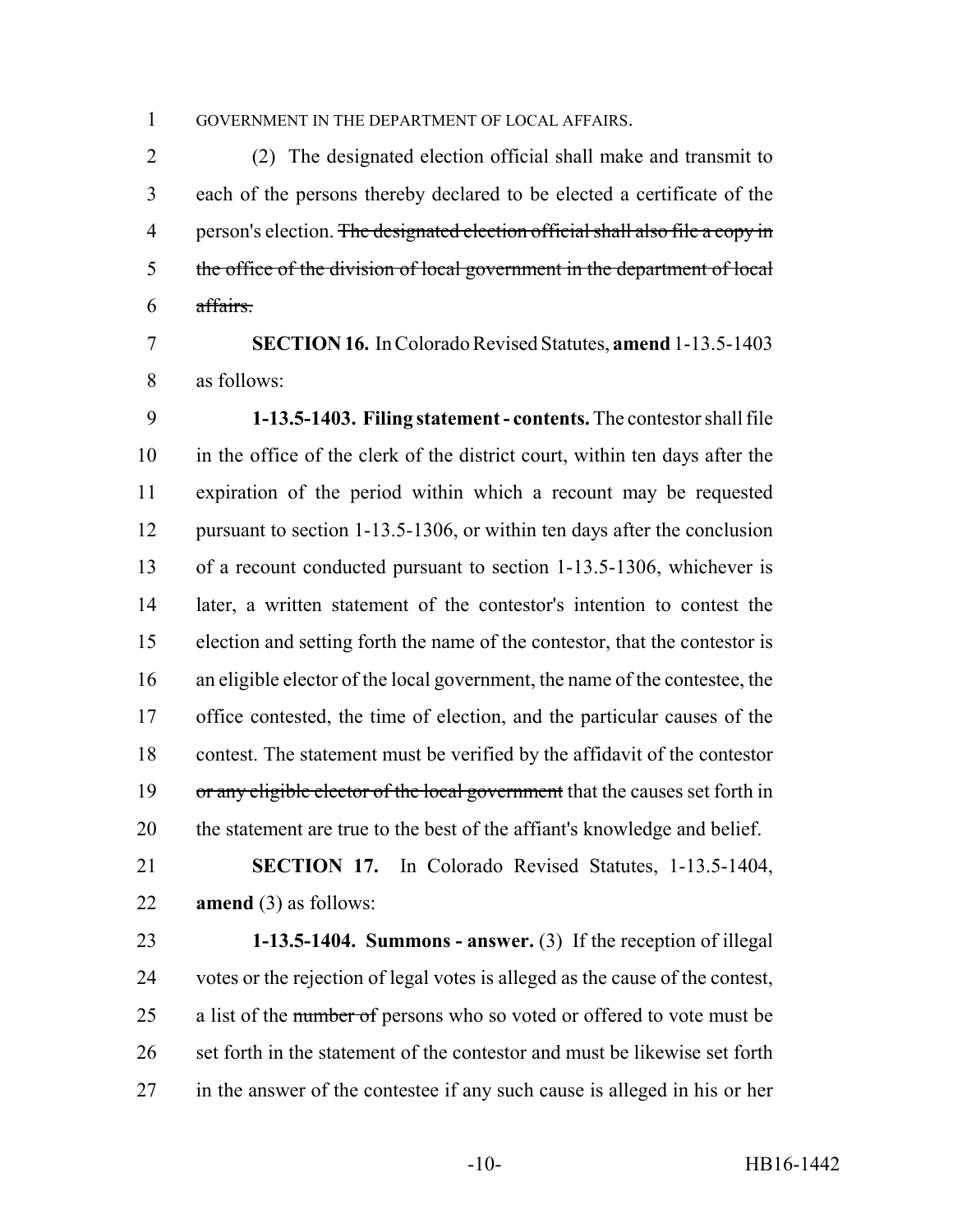answer by way of counterstatement.

 **SECTION 18.** In Colorado Revised Statutes, 32-1-906, **amend** (1) (a); and **add** (1) (b.5) as follows:

 **32-1-906. Directors subject to recall - applicability of laws.** (1) (a) Any director elected to the board of any special district who has actually held office for at least six months may be recalled from office by the eligible electors of the special district. A petition signed by the lesser of three hundred eligible electors or forty percent of the eligible electors demanding the recall of any director named in the petition shall be filed 10 in the court. Any recall shall be governed by the procedures set forth in 11 part 5 of article 4 of title 31, C.R.S.

 (b.5) THE RECALL OF A SPECIAL DISTRICT DIRECTOR IS GOVERNED 13 BY THE PROCEDURES SET FORTH IN PART 5 OF ARTICLE 4 OF TITLE 31, C.R.S.; EXCEPT THAT:

 (I) THE TERM "REGISTERED ELECTOR" MUST BE REPLACED BY "ELIGIBLE ELECTOR"; "MUNICIPALITY" MUST BE REPLACED BY "LOCAL GOVERNMENT"; AND "MUNICIPAL CLERK" OR "CLERK" MUST BE REPLACED 18 BY "DESIGNATED ELECTION OFFICIAL, OR IF NONE IS DESIGNATED, THEN 19 THE SECRETARY OF THE LOCAL GOVERNMENT";

**(II)** THE SECOND PARAGRAPH OF THE WARNING CONTAINED IN SECTION 31-4-502 (1) (a) (II), C.R.S., SHALL NOT BE USED FOR A LOCAL 22 GOVERNMENT RECALL ELECTION;

23 (III) THE NUMBER OF SIGNATURES REQUIRED BY SECTION 31-4-502 24 (1) (d), C.R.S., APPLIES TO A LOCAL GOVERNMENT RECALL ELECTION ONLY IF A DIFFERENT NUMBER IS NOT SPECIFIED BY THIS ARTICLE OR BY TITLE 1, C.R.S.; AND

**(IV)** THE WORDS "WHO RESIDES WITHIN THE MUNICIPALITY" IN